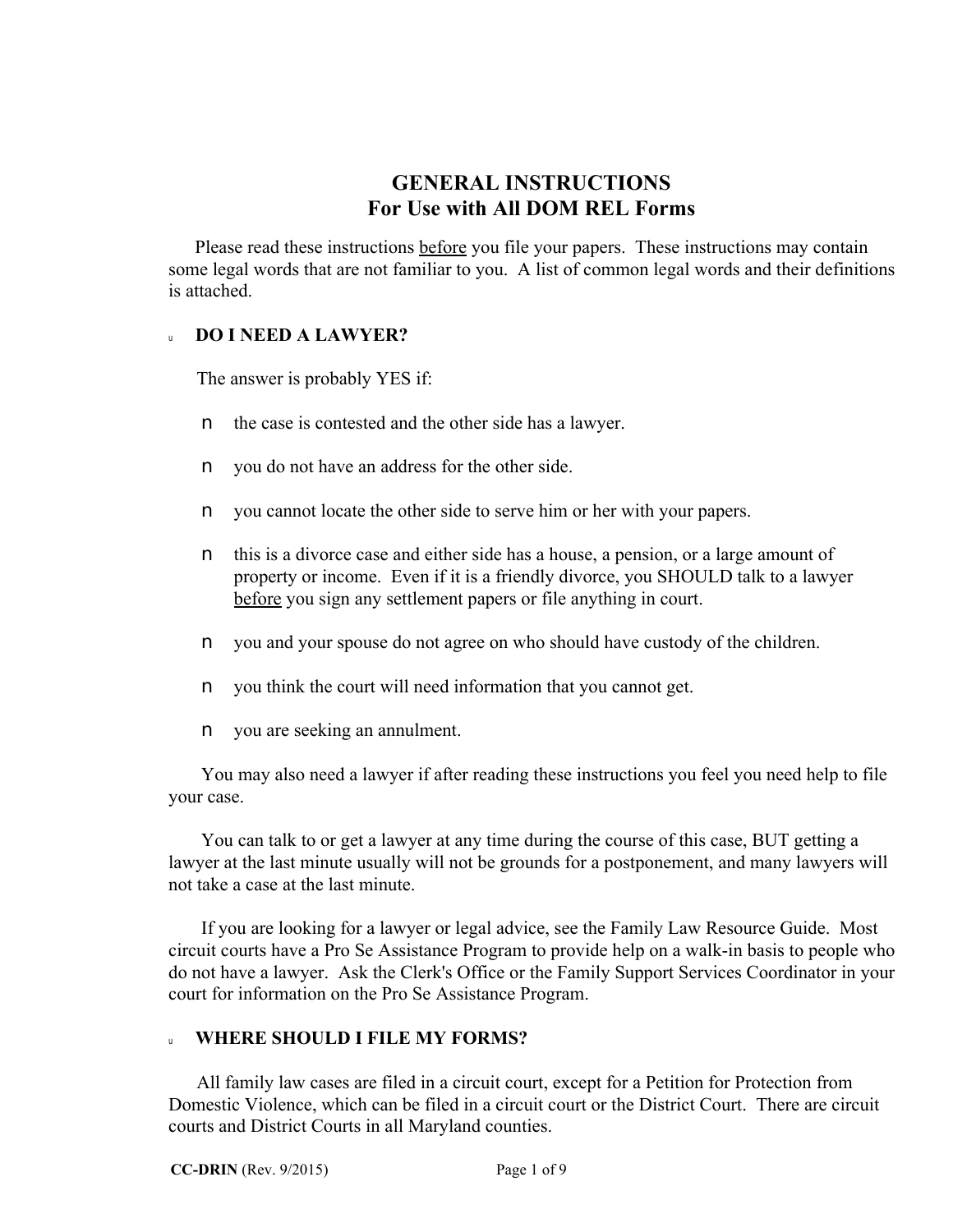## n **IF YOU ARE FILING AN ANSWER**

 If you are filing an Answer, you must file in the county where the Complaint, Petition or Motion was filed. If you think the other side filed in the wrong county, you can ask the court to move the case to a different county. This is a situation that may require a lawyer's assistance.

## n **IF YOU ARE FILING A COMPLAINT, PETITION OR MOTION**

If you are filing a Complaint, Petition or Motion, you have some choices:

- l A DIVORCE case must be filed in the county where you live or where the other side lives or works.
- l A case about CUSTODY, VISITATION or CHILD SUPPORT can generally be filed where the child or either parent lives. [Special rules may apply if the child no longer resides in Maryland. In this situation you may need the assistance of a lawyer].
- l A NAME CHANGE must be filed in the county in which you reside.

 If there is an earlier case between you and the other side in one county, you may be able to file this case in a different county.

## <sup>u</sup>**HOW MUCH WILL THIS COST?**

 There is a fee which must be paid when you file a case. The fee may vary depending on whether you are filing a new case or reopening an old case. The court may also charge a fee for other services such as having the sherriff's department serve your papers on the other side, co-parenting education, and mediation. These fees vary. Ask the clerk to tell you the amount of all fees and when the fees will need to be paid.

## **To ask the court to delay or excuse the fees if you have little or no money or income, file the form DOM REL 32 at the beginning of your case.**

## <sup>u</sup>**HOW DO I START?**

*Read and follow the instructions below to start your case.*

- n See the checklist at the end of these instructions to choose the forms you need for your case. **If you need assistance with the forms, contact the Pro Se Assistance Program in your local circuit court.** Please remember that the Clerk's Office cannot assist you in the selection of the proper form or aid you in the completion of forms.
- n There are instructions to help you complete the forms. Read the forms and instructions carefully.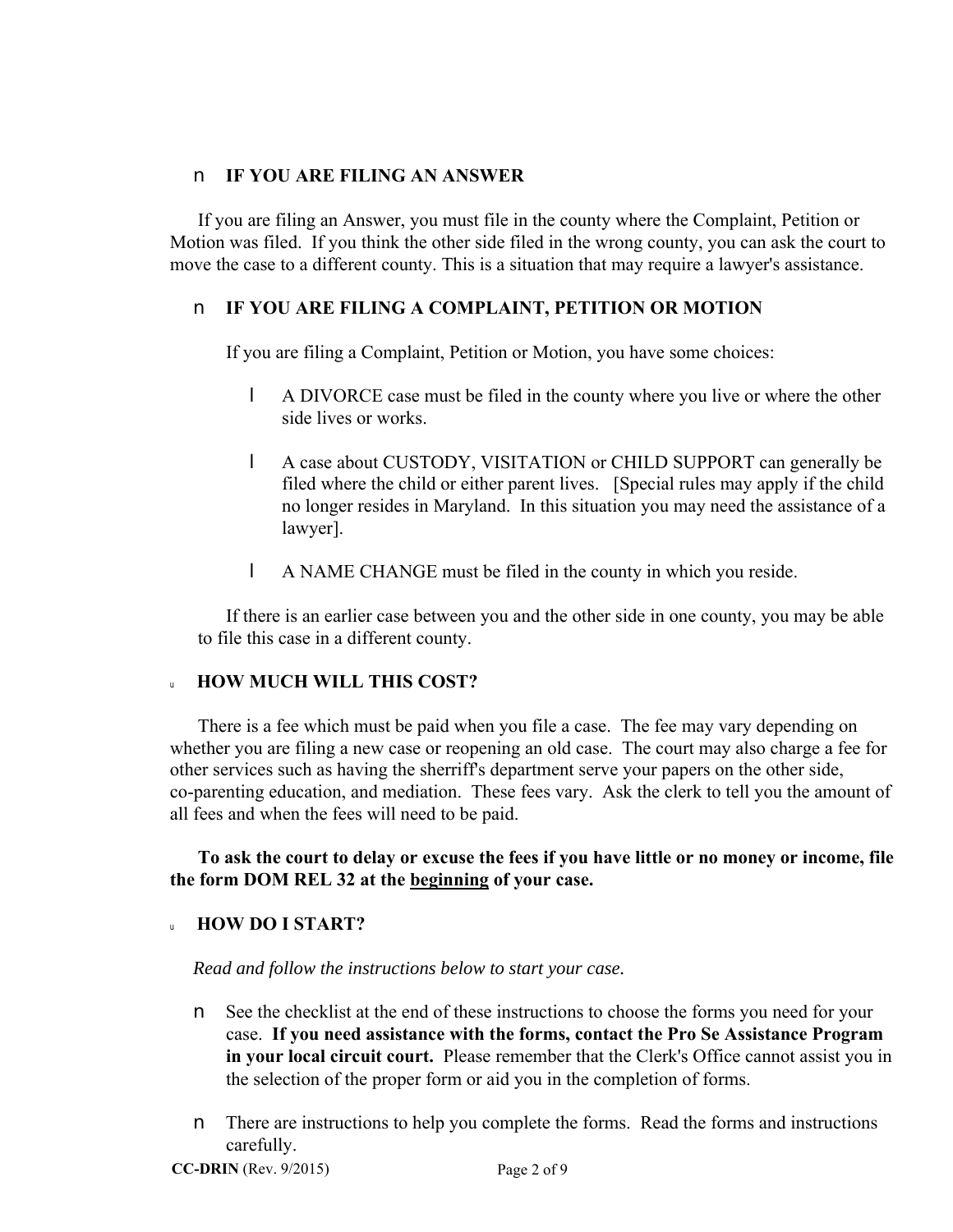- n Complete each form you need to start or answer the case.
- n Make sure all names and addresses are correct.
- n If you do not have an address for the other side and have done everything you can to find the address, call the Legal Forms Helpline (1-800-818-9888) to see if resources are available in your county to help you. You may be able file a Motion for Alternate Service, DOM REL70. For help with that form, consult the Pro Se Assistance Project in your local circuit court.
- n You may need to file a Domestic Case Information Report (DCIR) in addition to the DOM REL forms. This form helps the court determine how to schedule your case. Please complete the form and check each box that you think applies to your case. If you are not sure whether or not you need to file the DCIR form, please check with the Self-Help Clinic in the courthouse.
- n File all completed forms with the Clerk of Court. You should have at least three (3) copies of your papers when you are filing your case: one for the court; one for the other side; and one for yourself.
- n All papers you file with the court must also be **served** on the other side.

## <sup>u</sup>**WHAT IS SERVICE?**

"Service" or "service of process" is making sure the other side gets a copy of the papers you are filing. If you are starting a case, your case cannot go forward until the other side is "served."

## <sup>u</sup>**HOW DO I SERVE SOMEONE?**

## n **IF YOU ARE SERVING AN ANSWER:**

You MUST mail a copy of the answer and a copy of everything you are filing to the other side. Fill in the certificate of service at the bottom of the Answer. Do not forget to file your answer with the Clerk of Court.

 If you are serving a counterclaim with your answer, you may serve the counterclaim (including all other DOM REL forms you have attached to the counterclaim) by mailing copies of everything to the other side. Fill in the certificate of service at the bottom of the counterclaim. Do not forget to file the counterclaim and all of the forms attached to the counterclaim with the Clerk of Court.

## n **IF YOU ARE SERVING A COMPLAINT, PETITION, OR MOTION:**

 The court will issue a Writ of Summons. You must make sure that the Writ of Summons is attached to a copy of the complaint, petition, or motion. These papers must be served on the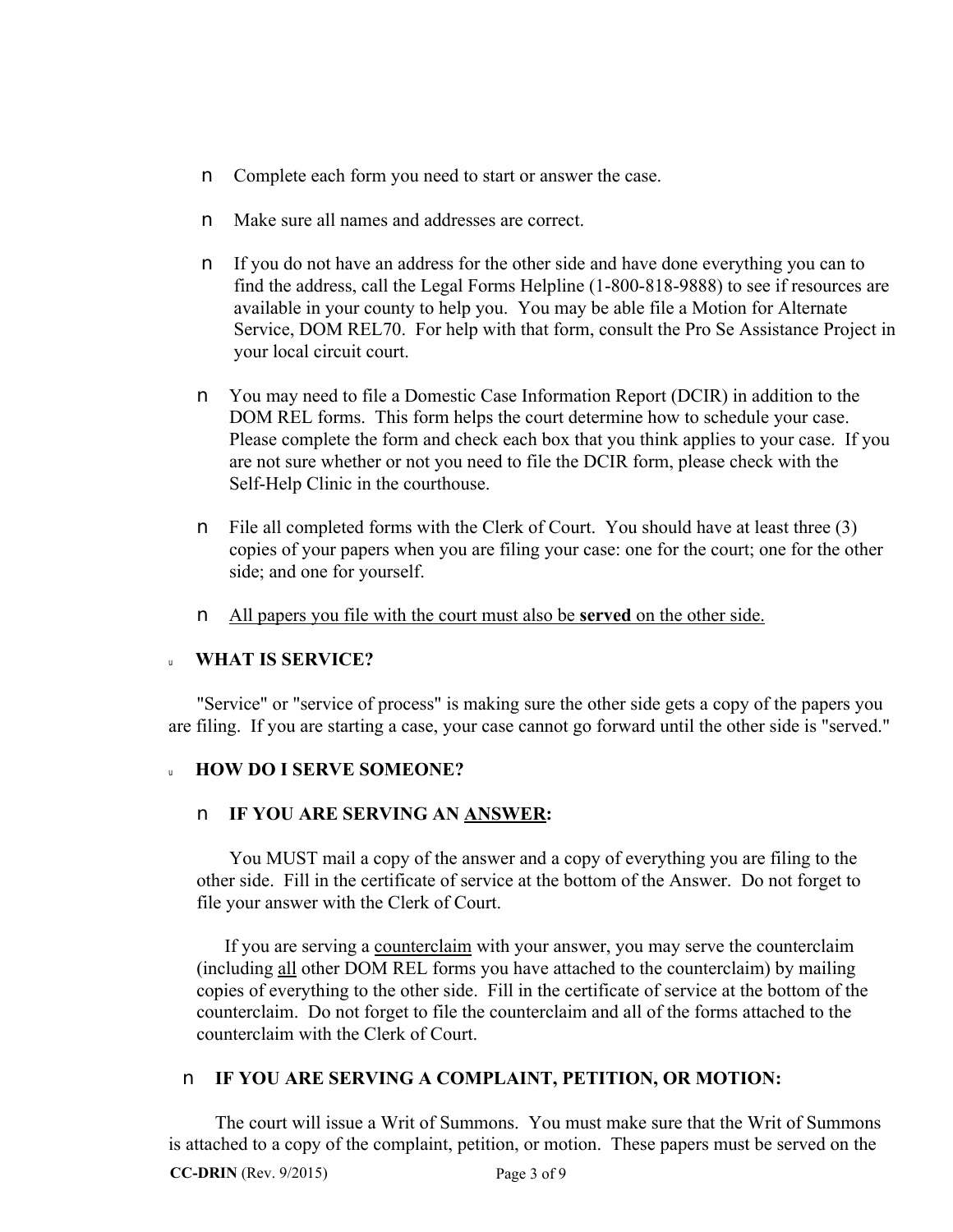other side along with any other forms you have filed, such as a Domestic Case Information Report or a financial statement.

Choose a method of service. Service can be made one of several ways:

- l by sheriff;
- l by private process; or
- l by certified mail using a friend or relative or other adult.

 YOU CANNOT SERVE THE OTHER SIDE YOURSELF. Whichever method you choose, proof that the other side was served must be filed with the court. A person can be served at home, at work, or anywhere else the person happens to be.

## n **SERVICE BY SHERIFF:**

 You can have the sheriff serve the other side. The sheriff will charge a fee. Ask the Clerk of Court the amount of the fee. The clerk will send your papers to the sheriff. You will need to check with the clerk to see if the other side has been served. The sheriff will send the clerk a "return of service" to prove the sheriff served the papers.

## n **SERVICE BY PRIVATE PROCESS:**

There are two ways to serve someone by private process: 1) by a private process serving company for a fee; or 2) by an adult over the age of 18. You CANNOT serve the papers yourself.

## l **PRIVATE PROCESS SERVING COMPANIES:**

 This method is often fast and is also good if the other side is hard to locate. Ask the Clerk of Court to give you back the Writ of Summons and the other papers to be served. Give the process server the Affidavit of Services (Form DOM REL 55) and the papers to be served. Ask the process server to return the completed Affidavit of Service to you once the other side is served. File the completed Affidavit with a copy of the Writ of Summons attached with the Clerk of Court.

## l **PRIVATE PROCESS USING AN ADULT OVER THE AGE OF 18:**

 This is an inexpensive way to serve someone. THE PRIVATE PROCESS SERVER CANNOT BE YOU. The adult serving the papers must give the papers directly to the other party. The papers cannot be left at the other party's address or left with anyone else. Have the person who served the other party fill out an Affidavit of Service (DOM REL 55) completely. Then file the Affidavit, with a copy of the Writ of Summons attached, with the Clerk of Court to prove the other side was served.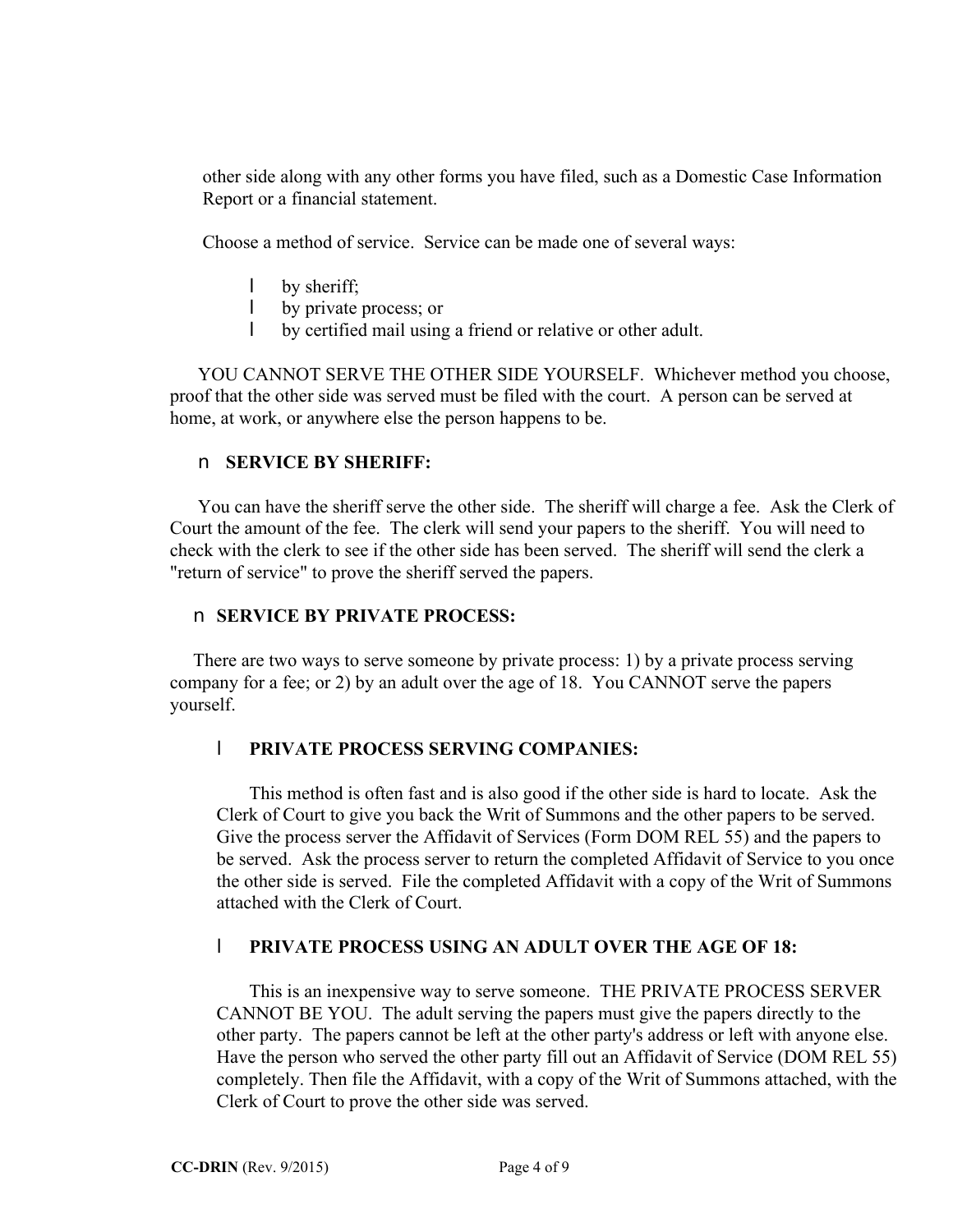#### n **SERVICE BY CERTIFIED MAIL SENT BY AN ADULT OVER THE AGE OF 18:**

This is a good method of service if the other side lives far from you. It does require that the other side accept the papers and personally sign the receipt (green card).

 An adult, other than you, should take the papers to the Post Office and follow the instructions for mailing by certified mail, restricted delivery, return receipt requested. The adult must fill out an Affidavit (DOM REL 56) indicating that he or she mailed the papers and the other party received them. If the other party receives the papers, the receipt (green card) will be returned to you with the other side's signature. Attach the receipt (green card) and a copy of the Writ of Summons to the completed Affidavit, and file the Affidavit with the Clerk of Court as proof that the other party received the papers.

 If the receipt (green card) is returned with the wrong signature or if the entire envelope comes back undelivered, you will have to make another attempt at service or see an attorney.

#### <sup>u</sup>**WHAT HAPPENS IF SERVICE IS NOT MADE?**

There may have to be several attempts to serve the other side by using different methods. A Writ of Summons is only good for 60 days -- this means you have to have the other party served within those 60 days. You will have to ask the Clerk of Court in writing to issue a new Writ of Summons if the other side has not been served within 60 days. You may be able to file a Motion for Alternate Service, DOM REL 70, if you cannot locate the Defendant. If several attempts to serve the other side have been unsuccessful, you may want to consult a lawyer for help.

#### <sup>u</sup>**WHAT HAPPENS IF SERVICE IS MADE?**

The person has 30 days to answer if he or she is served in Maryland, 60 days to answer if he or she is served out-of-state, and 90 days to answer if he or she is served outside the United **States**.

#### <sup>u</sup>**HOW DO I GET A HEARING DATE?**

In most counties, a court date is automatically scheduled. If you have filed for a divorce or if you are involved in a custody case, and if the case is contested, many counties will set a date for a Scheduling Conference and send you a notice requiring you to attend.

 If you have filed for divorce and the other party has filed an answer indicating that they agree with your request, you must contact the Clerk of Court in writing to request an uncontested hearing be scheduled. See DR 59 for a form to request a hearing.

 If the time for the filing of the answer has passed and the other side has not filed an answer, you should file a Request for Order of Default (DOM REL 54). If the judge signs the Order of Default, you will then be able to request that an uncontested hearing be scheduled.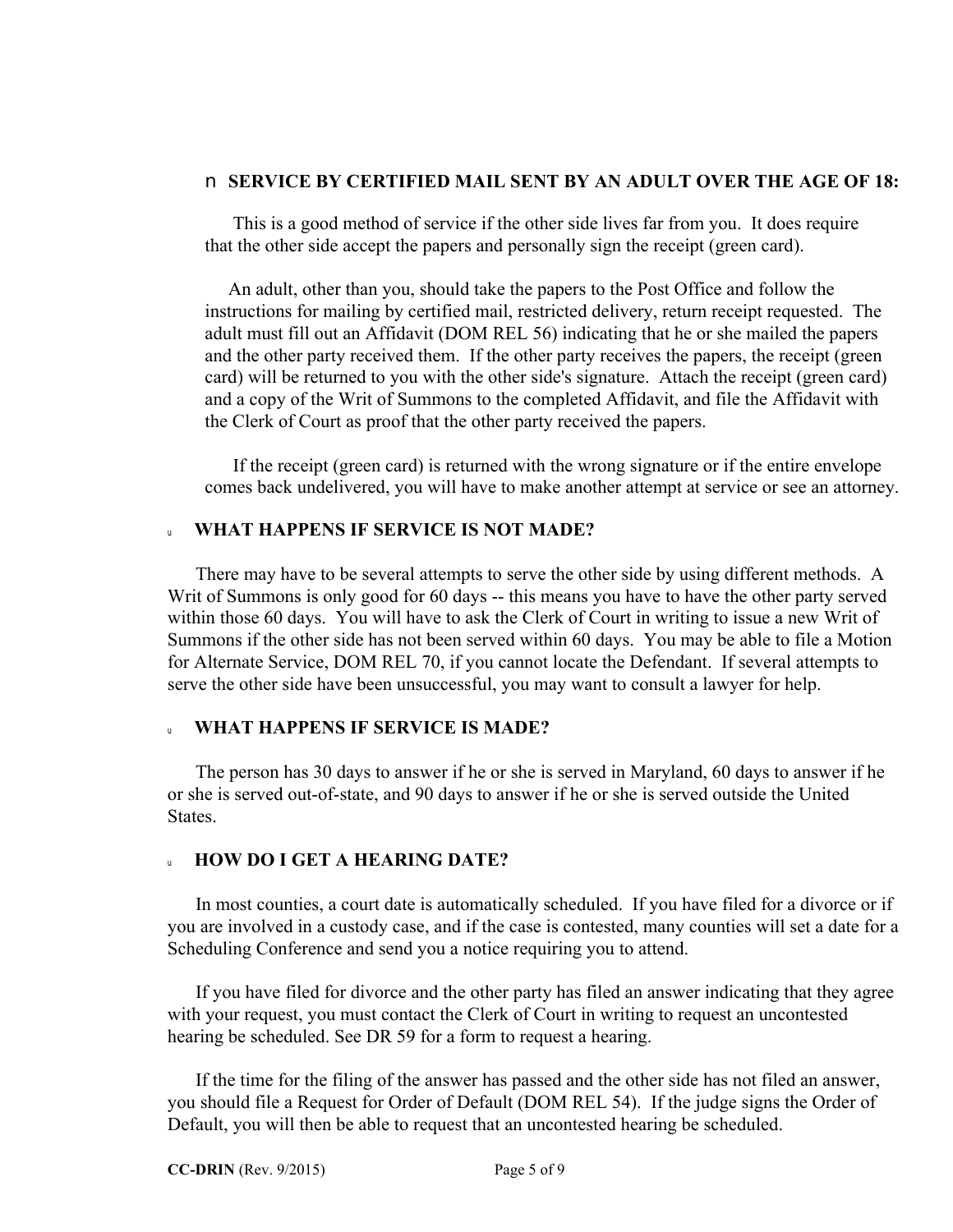If you have not heard from the court once the answer is filed and you do not know what to do, you should contact the Clerk of Court to determine whether you need to request a hearing. You may request a hearing or other proceeding using the Request for Hearing or Proceeding Form (DOM REL 59).

 In order to ensure that you receive proper notice of all hearings, be sure that the Clerk of Court *and* the opposing party or their attorney always have your correct address. If you move while the case is pending, be sure to inform both the Clerk and the opposing party of your change of address *in writing*.

 *NOTE: If you have been the victim of domestic violence, or otherwise have concerns about your safety or the safety of your children, you may request that your address not be disclosed to the opposing party. If this is the case, do not put your address or the address of children residing with you on court documents. Contact the Clerk of Court to provide the court with your correct address and leave your address off all official documents - - and inform them of your request not to disclose your address. You should still send copies of all papers you file with the court to the opposing side, but they should not have your address on them].*

#### <sup>u</sup>**WHAT HAPPENS IN COURT?**

On the day your case is scheduled, make sure you are there early. Often you will need to check in with the court personnel in the courtroom. If you are not there when your case is called, your case could be thrown out or the court could rule in favor of the other side. If you have to miss your court date because of an emergency, contact the court BEFORE you are scheduled to be in court.

 You **may** be able to have the court look at documents or other evidence, such as pay stubs or pictures. Have your documents and other evidence with you that day; have them in order; and have extra copies.

 The other side and his or her witnesses also will have a chance to tell his or her story and can present the same kinds of evidence. You will have a chance to cross-examine the other side and his or her witnesses.

## <sup>u</sup>**WHAT IF I STILL HAVE QUESTIONS AFTER READING THESE INSTRUCTIONS?**

If you do not understand these instructions or you still have questions, please return to your local Pro Se Assistance Program for additional help. You can contact the Legal Forms Helpline at 1-800-818-9888 or the Family Law Hotline at 1-800-845-8550 for free legal advice on using the DOM REL forms or on family law issues.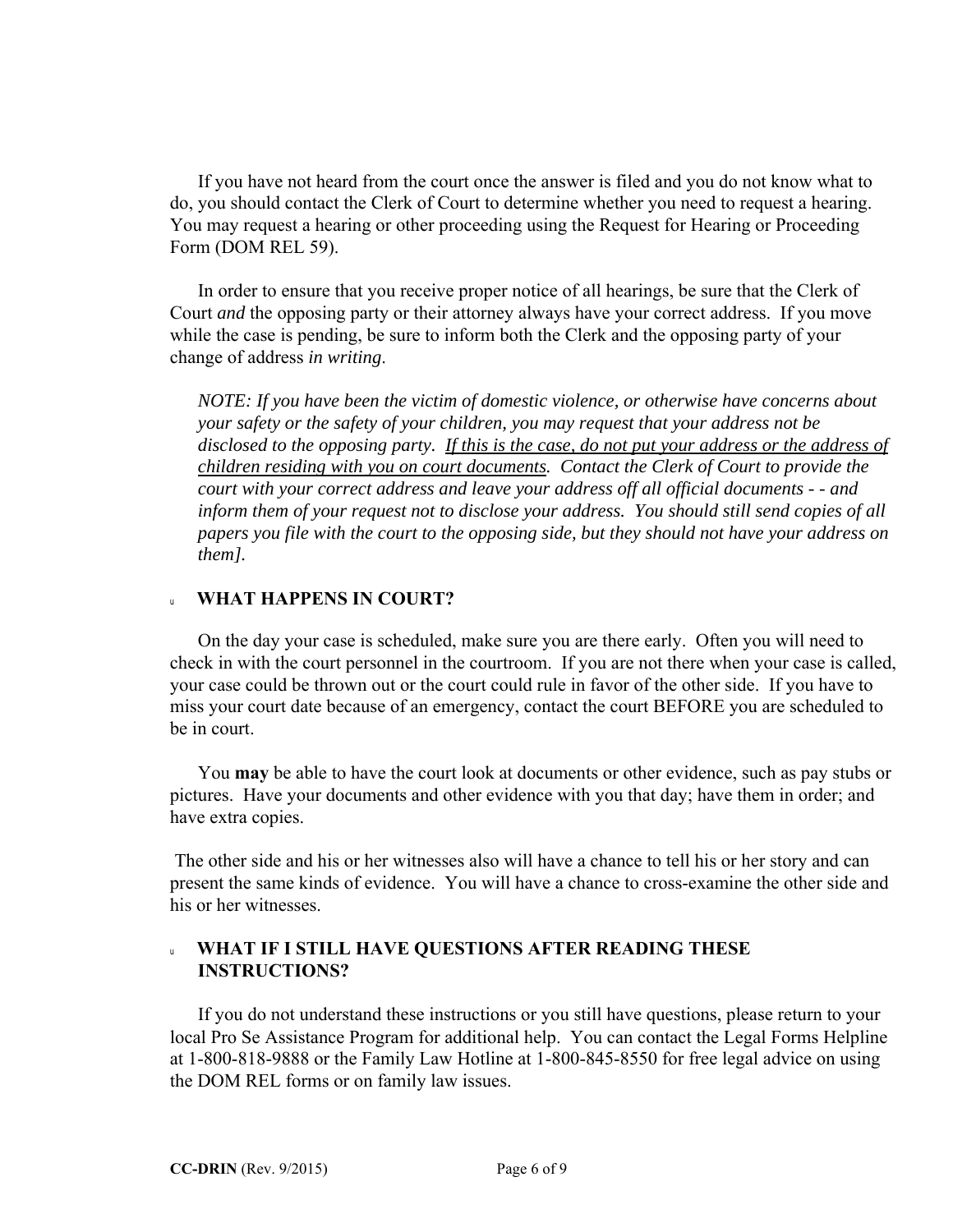## **DICTIONARY**

 **Absolute Divorce:** the final ending of the marriage. Both parties are legally free to remarry. See Annotated Code of Maryland, Family Law Article, Section 7-103. See also Limited Divorce.

**Affidavit:** a written statement made under oath.

 **Annulment:** a court's decision that a marriage is void; it never legally existed. It is available only under certain limited circumstances.

**Answer:** the written response to a complaint, petition or motion.

 **Child Support Guidelines:** Maryland has child support guidelines which must be followed in awarding child support. The guidelines provide formula for calculating support based on the number of children in the family, and the combined gross income of the adults. There is a worksheet which each side must fill out. The court will review the figures on the worksheet and apply the guidelines. There are only a few circumstances when the court can award child support higher or lower than the guidelines. See the Annotated Code of Maryland, Family Law Article, Sections 12-201 through 12-204.

**Complaint:** a legal paper that starts a case.

 **Contempt:** failure to follow a court order. One side can request that the court determine that the other side is in contempt and punish him or her.

 **Corroborative Witness:** a person who testifies for you and backs up your story. If you are asking the court to grant a divorce, you must bring to the hearing a witness who can corroborate your grounds for divorce.

 **Custody - Sole & Joint:** refers to the legal arrangements regarding with whom a child will live and how decisions about the child will be made. Custody has two parts: legal and physical. Legal custody refers to decision-making authority. If a parent is awarded sole legal custody, it means that they alone can make major decisions for the child including, for example, medical/dental and educational decisions. Physical custody refers to where the child lives on a regular basis. If they choose to settle the case, parents can make any custodial arrangement that is in the best interest of the children. If the court must decide custody, the judge will have to determine what is in the best interest of the children.

**Default:** a party's failure to answer a complaint, motion or petition.

**Defendant:** the person the case is brought against.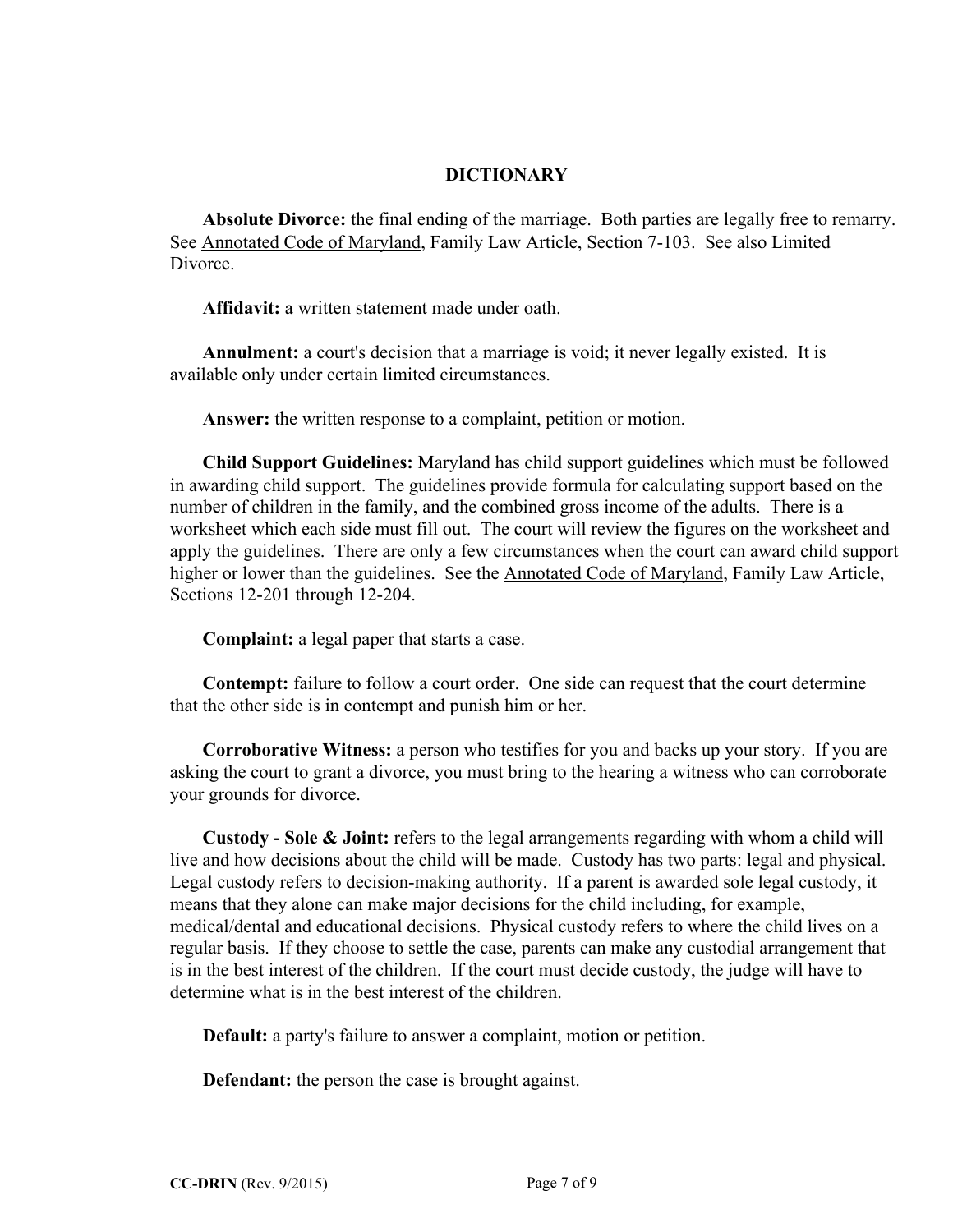**Discovery:** a way for getting information from the other side or other people. Discovery methods include *interrogatories* (written questions which one side gives the other side to complete) and *depositions* (a question and answer session conducted in person and recorded).

**Dissolution:** the legal end of a marriage.

 **Evidence:** testimony of witnesses and documents which are presented to the court and considered by the court in making a decision.

 **Grounds for Divorce:** the legal basis for a divorce. The law sets out specific circumstances under which a divorce will be granted. Before the court will grant a divorce, the person seeking the divorce must prove that those conditions exist.

**Filing:** giving the Clerk of Court your legal papers.

**Judgment:** a court's decision.

 **Limited Divorce:** establishes certain legal responsibilities while the parties are separated but does not end the marriage. See Annotated Code of Maryland, Family Law Article, Section 7-102. See also Absolute Divorce.

 **Marital Property:** includes ALL property acquired during the marriage, even it is not titled in both names, with some exceptions. See Annotated Code of Maryland, Family Law Article, Section 8-201(e) for definition and Sections 8-203 through 8-205 for how the court treats marital property.

 **Magistrate:** hears cases like a judge. A magistrate's decision is reviewed by a judge before becoming final.

**Motion:** a request to the court.

 **Pendente lite**: temporary arrangements for custody, child support, child visitation, alimony, use and possession of the family home, etc. until a final hearing.

**Petition:** a legal paper that starts a case.

**Plaintiff:** the person who started the case.

**Pro se / Proper Person:** representing yourself in court without an attorney.

**Reconciliation:** married people getting back together.

**Service:** providing a copy of the papers being filed to the other side.

**Spouse:** husband or wife.

**CC-DRIN** (Rev. 9/2015) Page 8 of 9